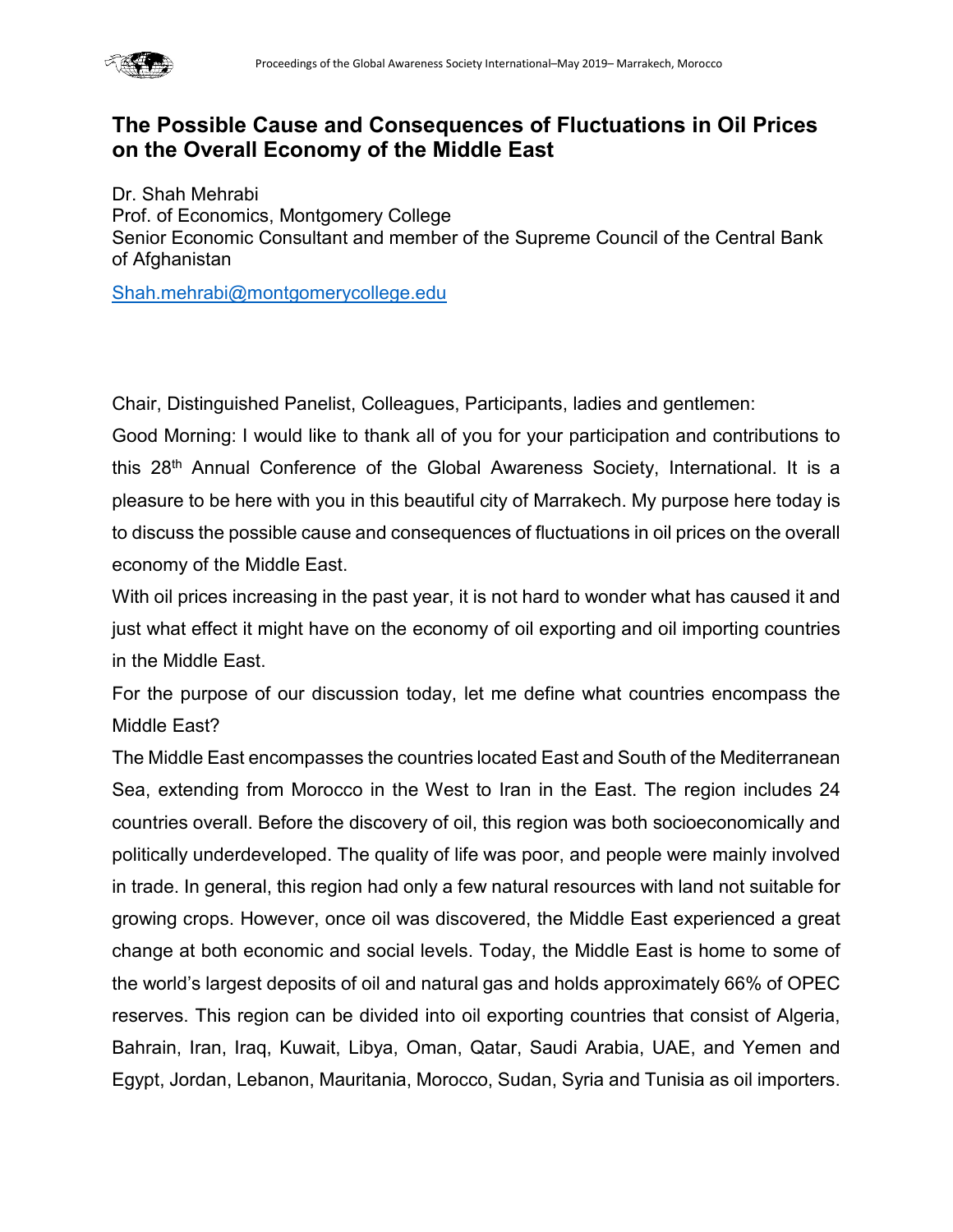

In the larger context, Afghanistan, Djibouti and Pakistan also fall into this category.

I will analyze how high and low oil prices has affected the performance of oil exporting and importing economies in the past year. High oil prices has resulted in increased revenue for oil exporting countries and these increased growth of revenue has been used to some extent to reinvest into oil production. However, low oil prices in exporting countries has contributed to a budget deficit. On the other hand, higher prices in importing countries has resulted in decline in GDP growth.

However, low oil prices in importing countries have provided subsidies and structural reforms for these nations.

#### What does the data show?

Economic growth in the Middle East and North Africa (MENA) is to decline from 1.6% in 2018 to 1.5% in 2019, according to World Bank report. The decline is attributed to a combination of slower oil sector growth in some countries and geopolitical tension and risks and civil strife in others. Oil exporters such as Iran, Iraq, Kuwait, Libya and Oman are adversely affected. The IMF now expects growth across the oil exporting countries to be only 0.4%. More specifically, it is projected that Iran's economy is to contract by 6% this year. Economic activity in Iran has come to a halt as a result of severe economic sanctions imposed by the U.S. which are undermining its ability to sell oil overseas. The removal of waiver will further exacerbate the economic conditions. Widespread flooding that devastated towns and rural areas will further contribute to slower growth, higher unemployment, poverty and high inflation. In addition, it is expected that Saudi Arabia growth will decline from 2.4% in 2018 to 1.8% in 2019 and the growth forecast for Algeria, Iraq, Kuwait, Qatar and the UAE are expected to grow by 2.3 – 2.8% this year (2019) compared to 2.7 – 6.5% in 2018. Oman is projected to experience a growth rate of 1.1% this year, a decline of 3.9% from last year (5%).

Examining the oil importing countries, one will find more stable economic conditions, with the economies of Egypt and Morocco expected to obtain a growth of 5.5% in Egypt and 3.2% in Morocco. The increase in growth rate in Egypt is partly the result of domestic reform policies. Mauritania, which depends on iron ore exports, is expected to enjoy strong economic growth. It is expected to grow at 6.4% (GDP growth compared to a previous forecast of 5.2%).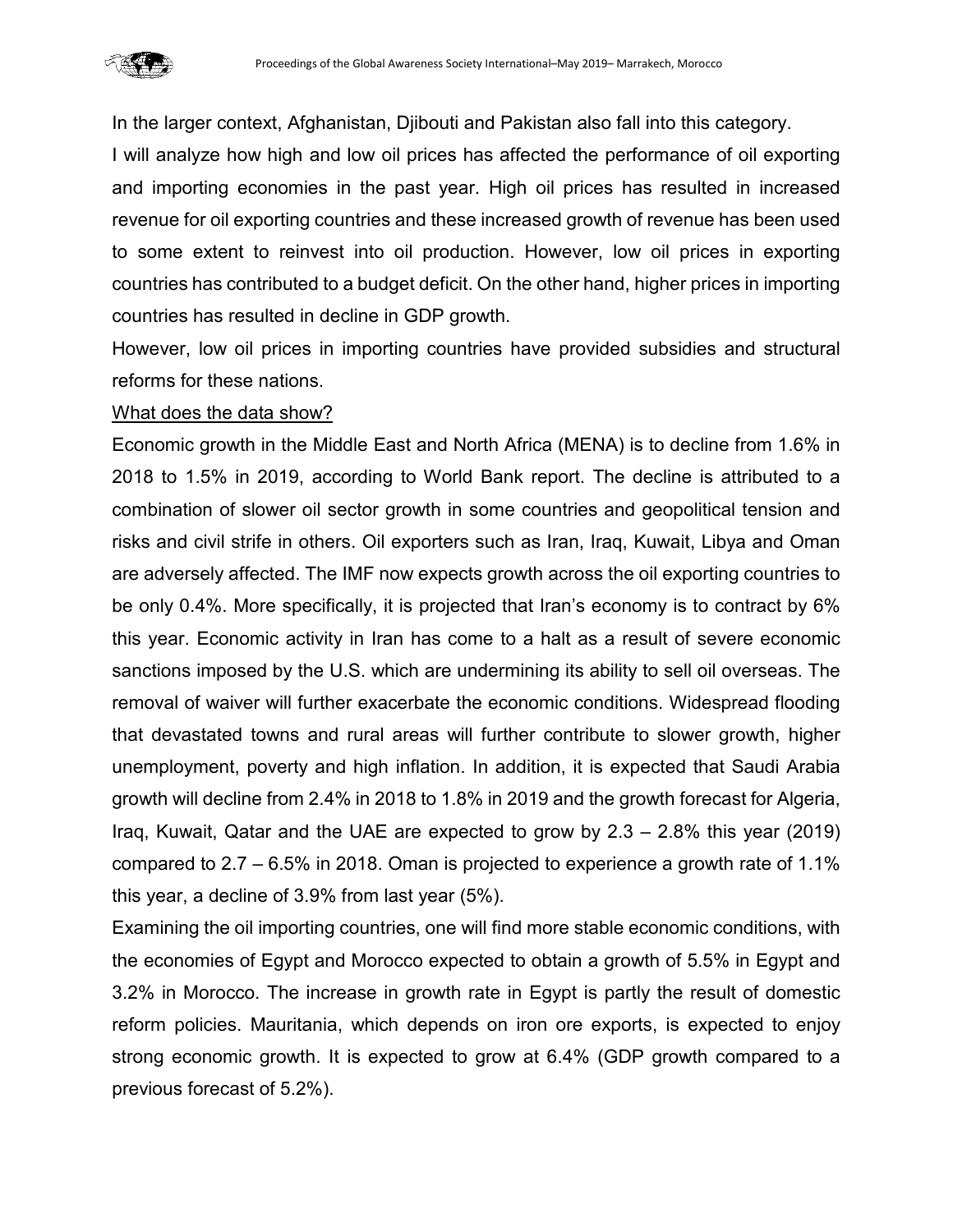

However, the growth rate for Jordan, Lebanon and Tunisia is to decline by  $0.1 - 0.3$ percentage points. Furthermore, Sudan is expected to suffer from deep recession like Iran. The economy is to contract by 2.3%. Widespread political protests and finally overthrow of former President Omar Al Bashir has further added to uncertainty and political instability.

#### What are the effects of Higher Prices on Oil Exporting countries?

All countries in the Gulf Cooperation Council (GCC) are dependent on the production and sale of oil. These countries, which include Bahrain, Kuwait, Oman, Qatar, Saudi Arabia and the UAE, have economies that are almost exclusively driven by oil revenue and when oil prices shift, their economies experience dramatic changes. Higher oil prices translates into more revenue for the same amount of oil. A portion of this extra revenue generated as a result of higher oil prices can be reinvested in oil production, another portion of revenue to reduce fiscal deficit. Higher oil prices could also attract others to enter the market, in this case, in the U.S. and Russia which in turn could result in a lower demand for oil from Middle Eastern countries.

## What are the effects of lower prices on Oil Exporting countries?

When the market price of oil drops, major exporters tend to see a decrease in revenue. These economies are left with less capital, thus reducing their GDP, and their buying power and economic growth tends to slow down. In addition, when the market price of oil drops, those in the supply chain, being extractors, refiners and shippers have less incentive to continue operations, as they will receive less benefit. This slowdown in growth will affect the health of corporations and individuals alike and they will suffer. With lower revenue from oil exporting, jobs related to this sector will become scarcer and the government as a major employer will no longer be able to employ many university graduates in the oil sector and will add to high unemployment in this sector.

## What are the effects of higher prices on Oil Importing countries?

Higher oil prices will cause a slight decline in GDP growth, an increase in account deficits (when a country spends more on oil than it receives on exports), increased GDP, an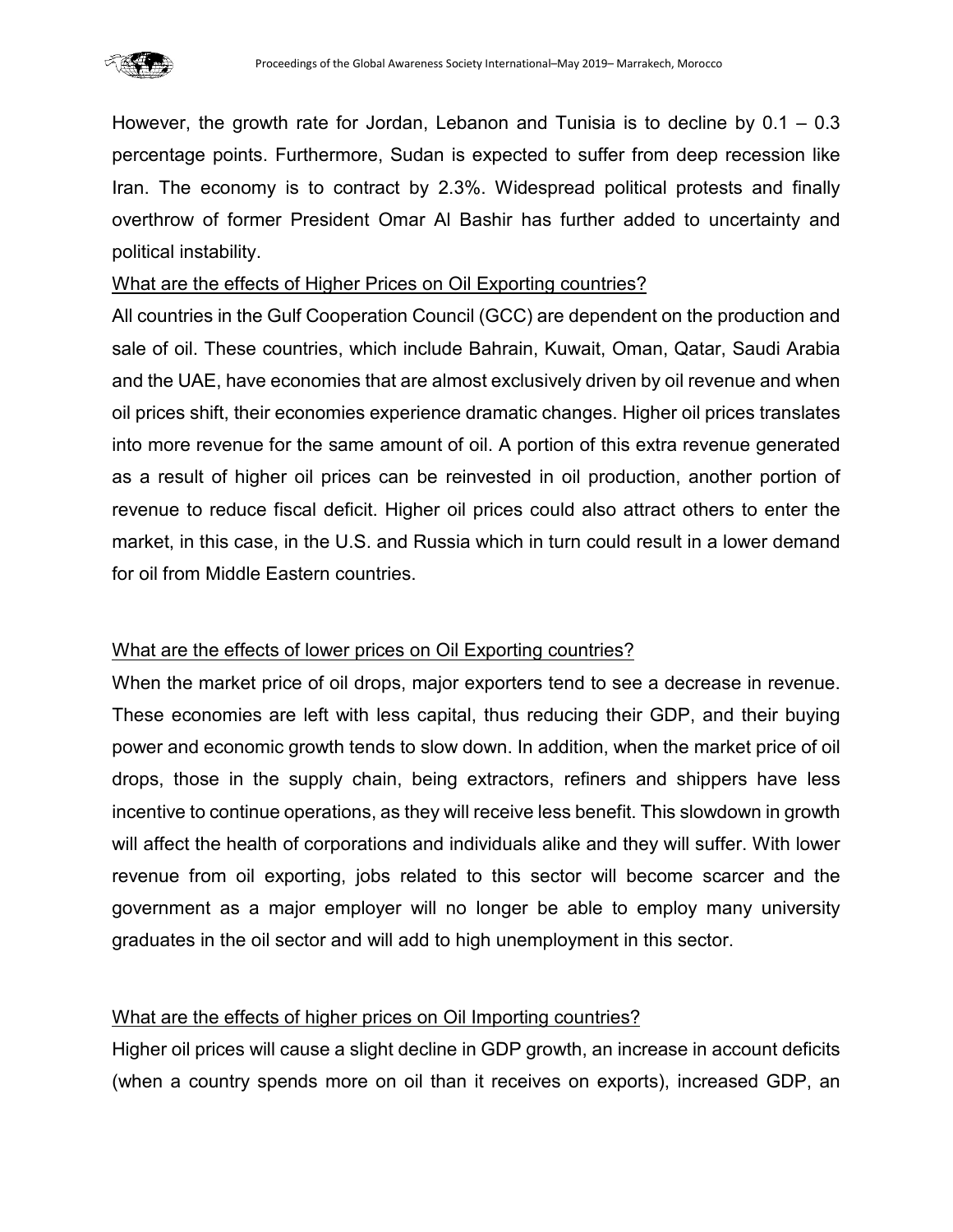

increase in the level of unemployment, a decrease in aggregate spending, a decrease in a country's economic growth and an increase in the level of prices as a result of lower production of goods and services (Excess Demand and shortage of supply). Higher prices will adversely affect the countries' currencies and decrease private investment.

What are the effects of lower prices on Oil Importing countries?

While oil exporting countries may see a decrease in revenue, this negative impact is outweighed by the positive impact on other countries. At micro level, oil importing countries will see either savings from lower prices or increased consumption with the same spending habit, which increases utility. For industries who use oil as a major input for their products, the lower prices will result in a lower cost of production and lower selling prices, benefiting the consumer. At macro level, lower oil prices may create favorable conditions for subsidy reform that may support growth and job creation. Lower oil prices could result in decrease in investments and expatriate remittances received for oil exporting countries.

Oil price volatility has affected other economic indicators, like unemployment. A young and growing population (60% of the population under age of 30) with the unemployment rate of 10.6%. There are few opportunities to find work for both youth and women. Women are nearly 3 times less likely than men to seek work and when they work, women are nearly 2 times as likely to not get a job. Young people are 3 times likely to be unemployed than adults. The youth unemployment rate is the highest in the world. It is between 30 – 45%. Even though youth are educated, 30% of them are neither in education nor in work. The region has the greatest legal and institutional barrier for women and only about  $\frac{1}{4}$  of women seek jobs, the lowest rate among the world's regions.

A large share of people rely on informal work and work in rural areas (Rural 72%). Citizens in rural areas are twice likely to be poor with limited access to healthcare and education. Many jobs are low paid and 22% of MENA workers make less than \$3.10 per day. Many rely on government jobs and private sector has not been the engine of job creation as private sector firms are too small and small and medium sized firms do not create enough jobs and they do not have access to finance as loans to small and medium-sized firms amounted to 2% of GDP. Many people in the region also lack access to finance. Nearly 70% of adults in the region do not have a bank account and only 8% of adults in the region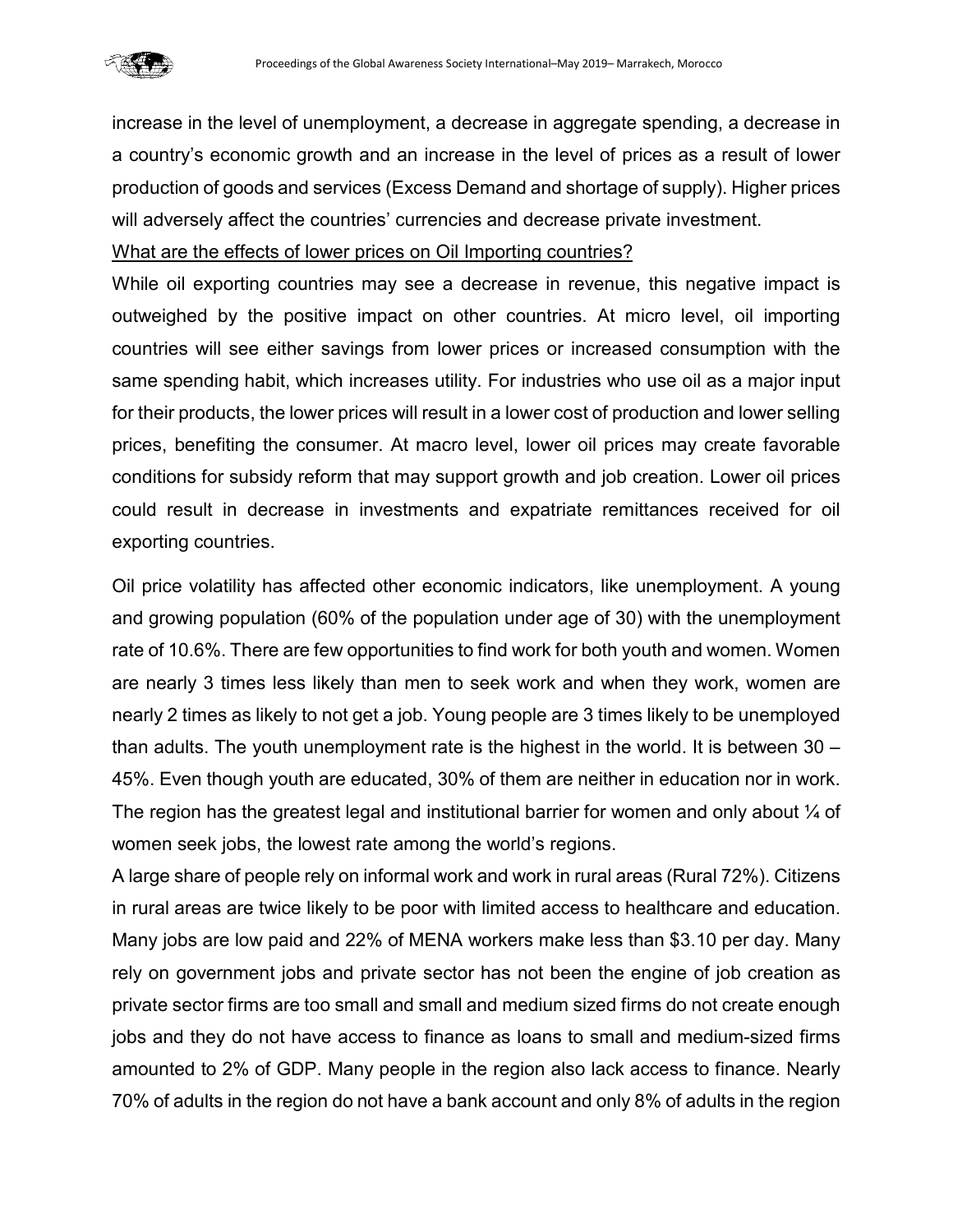

obtain loan through formal financial institutions. Corruption is a major business constraint and between 60 – 90% of people think that "Wasta" (connections) rather than merit is critical for getting a job. Foreign Direct Investment has declined (-53%). This region also has not benefited from technological wave and only 6% of the population has access to broadband.

Another factor that represent risk to the Middle East and North Africa's growth prospects besides fluctuations in oil prices is the increase in geopolitical tensions. MENA carries a heavy burden of conflict and refuges. While MENA accounts for only 10% of the World population, it hosts 44% of the World's people displaced by conflict. For example, in Syria, 6 in 10 people live in extreme poverty and armed conflict has forced more than 10 million children out of school in MENA region.

## What lies ahead and how to obtain better results?

Political problems are still an issue for many countries around the region, including Libya, Syria and Yemen. Slow economic growth are adding to the political instability of the region, where high unemployment and corruption were behind the initial stage of the Arab Spring revolutions (which began in Tunisia in late 2010) and then spread to Bahrain, Egypt and Syria. The widespread protests that have been sweeping across Algeria and Sudan could be the start of a second Arab spring.

Turning the situation around requires regimes reforms and policies to promote access and create economic opportunities for all people. The reforms should address the following:

**Investment in education.** The labor force is inadequately educated and do not possess technical skills. Modernize the educational system, increase access to vocational training, apprenticeships and internships. Provide more relevant education to prepare youth and other workers for private sector jobs. Schools should be reformed so that it is aligned better with private sector needs. Government should design policies that promote youth employment.

Government should also design policies to eliminate gender disparities, that is, strengthen women's legal rights, provide access to childcare, parental leave and safe public transportation.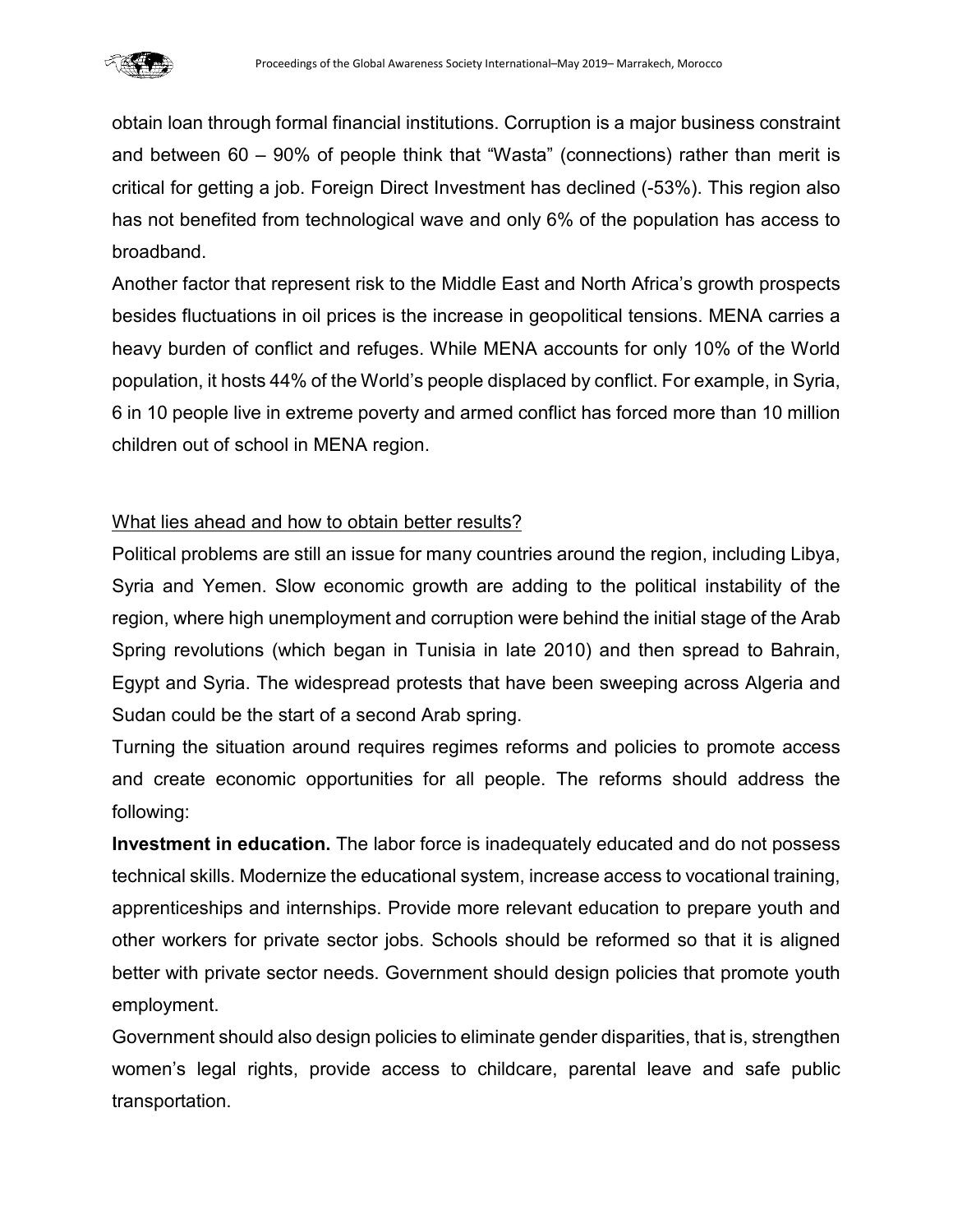

Furthermore, policies that will institute hiring quotas, employment subsidies or tax incentives for businesses to increase formal employment could result in substantial economic growth. The region could gain 1 trillion in total output over a decade.

Improve rural access to quality education, health, water, power, sanitation, roads and social safety net programs. Foster rural development through better physical and digital connectivity.

Better integrate refugees to the education system and labor markets and seek more international financial support to help refugees.

## **Increase spending on social safety nets**.

Target subsidy to the poor by developing cash transfers to them where possible. Improve efficiency in distribution and inform potential recipients about the programs.

#### **Improve access to Finance**.

Expand access to finance by developing and strengthening alternatives to bank financing (only 10% of firms use banks to finance investment) promote competition in the financial sector, strengthen Islamic finance, develop microfinance, improve financial literacy and implement fintech (mobile banking, e-banking, e-wallets)

## **Reform the tax system and make it more equitable**.

Since the tax collections are too low to fund higher growth spending, a broad based tax system that generates the necessary resources is essential to economic growth. The tax system needs to be more progressive, VAT rates for basic food items reduced and property and wealth taxes developed. Exemptions, tax concessions and tax holidays should be reduced and tax codes simplified, taxpayer services improved and tax administration strengthen to improve compliance and reduce evasion.

## **Corruption needs to be controlled and Governance improved**.

Combat corruption, strengthen anti-corruption agencies, improve the effectiveness and independence of the Judiciary, improve the quality of regulation and streamline public administration process.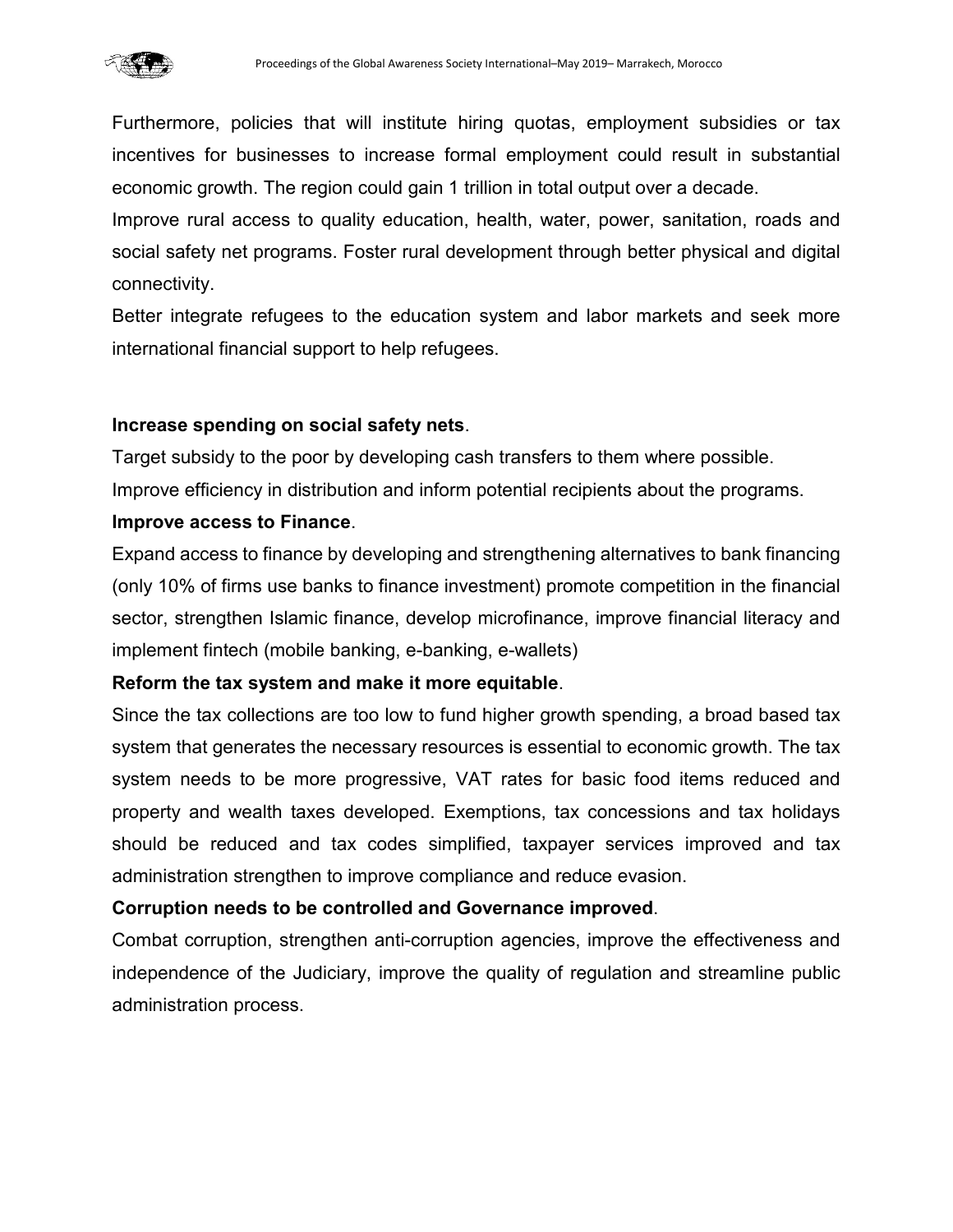

#### **Develop policies to enhance gains from trade.**

Remove tariffs and non-tariff barriers internally and ask for a reciprocal agreement with EU on reducing their high tariffs, quotas restriction and farm subsidies.

**Transition to more eco-friendly energies** to achieve economic diversification is crucial to developing a sustainable economy. Saudi Arabia, the UAE, Jordan and Morocco are developing renewable energy programs to cut oil usage and production. This should reduce the impact on the environment and also catalyze these countries' economic development.

Fluctuations in oil prices have caused many Gulf oil exporters to diversify their economies and to move away from reliance on oil exports and to create employment in non-oil sector.

#### **Conclusion**

As mentioned, the MENA countries are greatly impacted by the changes in oil market. Oil dependency continue to support their economies. Since many Middle Eastern countries are not diverse, and depend heavily on the oil market, fluctuations in oil prices affect their countries' economies overall. Higher oil prices bring more revenue and strengthen their economies, while lower oil prices cause them to suffer. The impact of fluctuations in oil prices is not the same, however. High oil prices in exporting countries allow for a growth in oil production and real GDP growth and part of the revenue growth can be used to reduce deficits and enlarge fiscal surpluses. High prices in oil importing countries does not benefit these countries as they need to increase their non-oil activities to generate more revenue to balance out the income lost from oil activities. Low oil prices could result in low GDP growth and increased unemployment since there would be a decrease in labor markets of oil production from oil exporting countries, while oil importing countries can take more advantage from lower oil prices due to lower costs of fuel and can improve their GDP and economic growth.

Oil price volatility has affected other economic indicators like unemployment, expenditure on education, health and subsidy to the poor. Both oil exporting and importing countries could increase their economic growth if they were to design policies to enable greater inclusion of people in the region, promote access and support disadvantaged groups. These reforms include, access to finance, better trade policy, reduction of corruption, better governance, improvement in business investment, more equitable tax system,